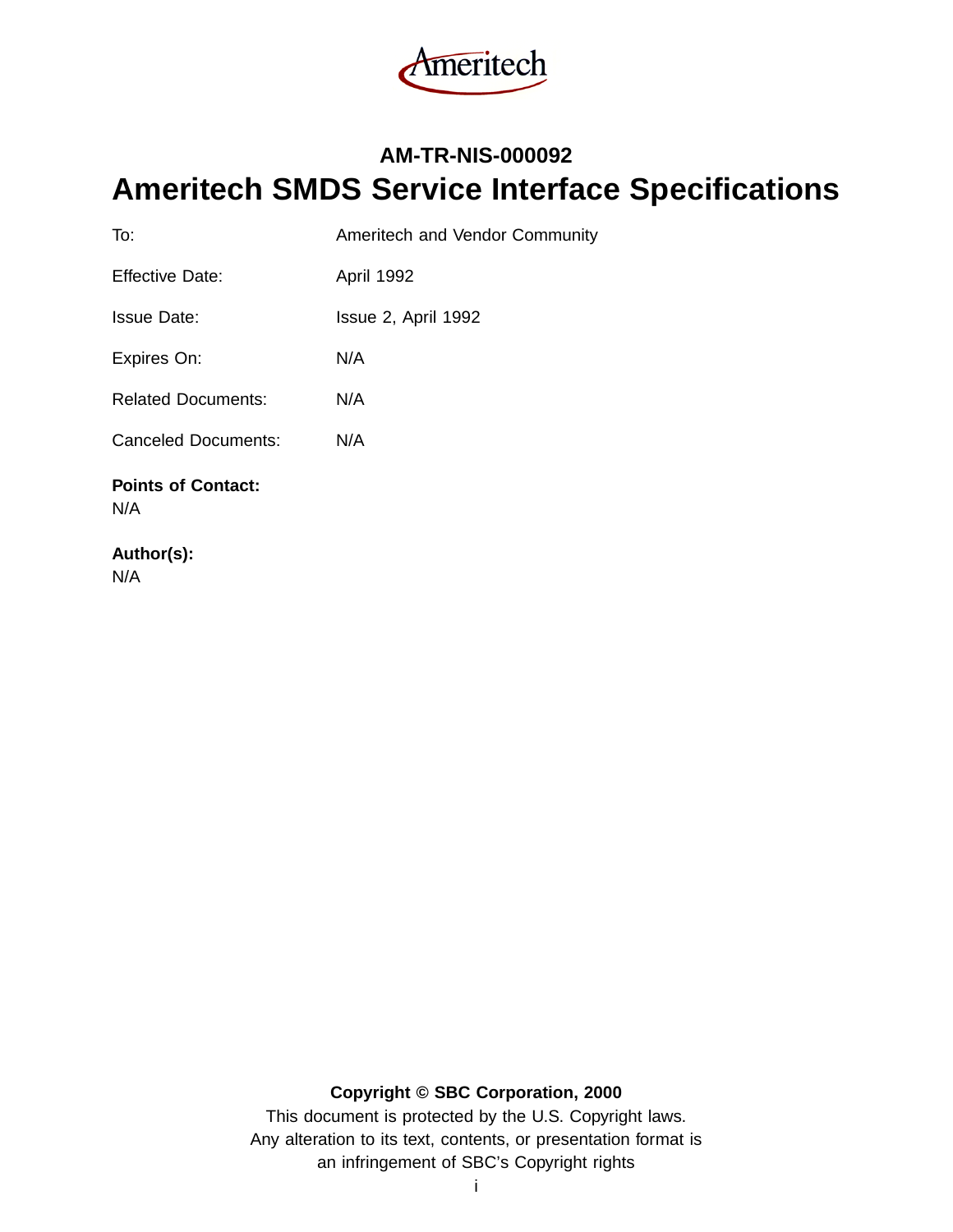### **Table of Contents**

| 1. SMDS INTERFACE SPECIFICATIONS |  |
|----------------------------------|--|
| 2. REASON FOR REISSUE            |  |
| 3. EARLY AVAILABILITY SMDS       |  |

# **Copyright © SBC Service, Inc. 2000**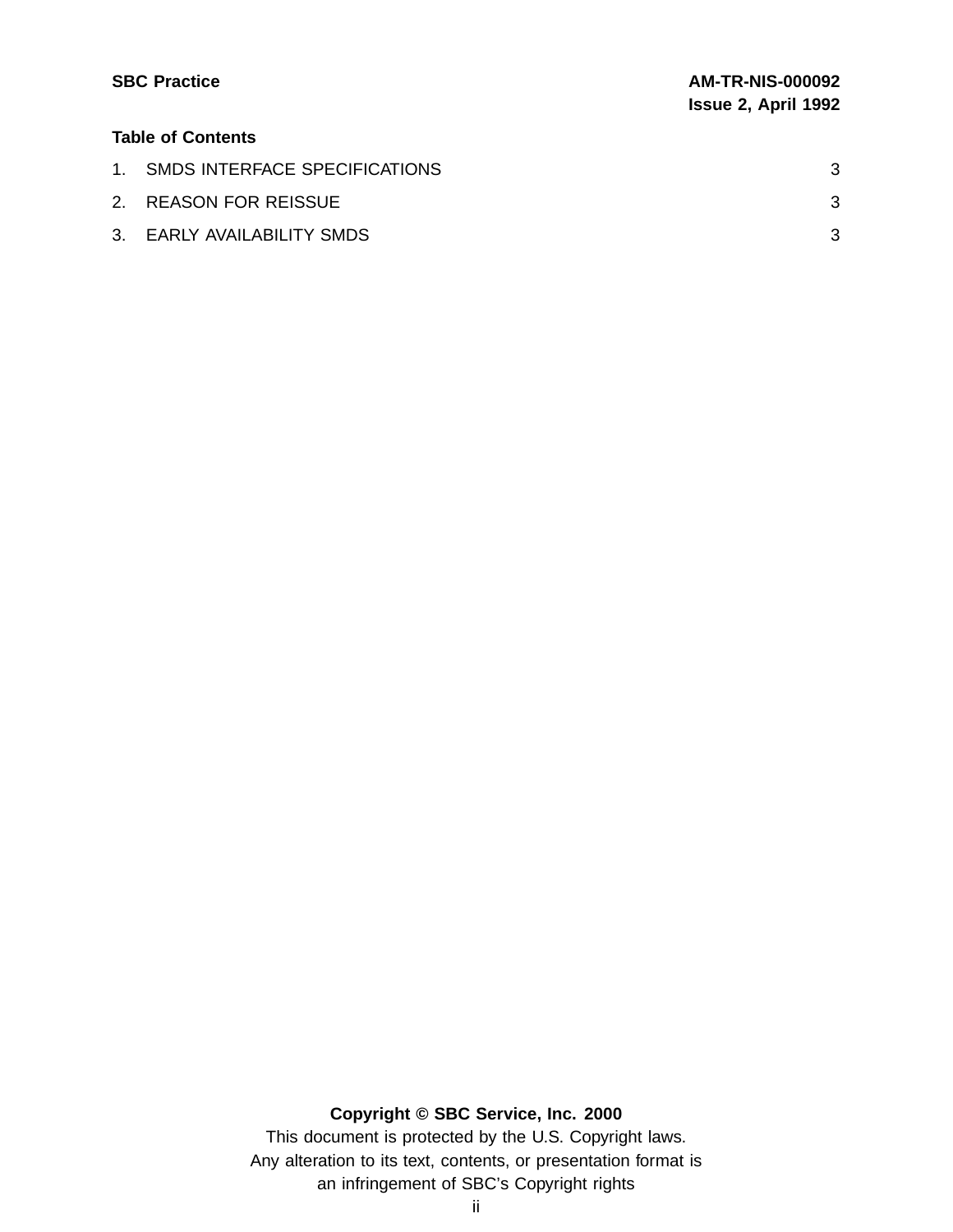### **TECHNICAL REFERENCE NOTICE**

This Technical Reference is published by Ameritech to provide a technical description of the Ameritech Switched Multi-Megabit Data Service.

Ameritech reserves the right to revise this document for any reason including, but not limited to, conformity with standards promulgated by various agencies, utilization of advances in the state of the technical arts, or the reflection of changes in the design of any equipment, techniques or procedures described or referred to herein.

**AMERITECH MAKES NO REPRESENTATION OR WARRANTY, EXPRESS OR IMPLIED, WITH RESPECT TO THE SUFFICIENCY, ACCURACY, OR UTILITY OF ANY INFORMATION OR OPINION CONTAINED HEREIN. AMERITECH EXPRESSLY ADVISES THAT ANY USE OF OR RELIANCE UPON THIS TECHNICAL REFERENCE IS AT THE RISK OF THE USER AND THAT AMERITECH SHALL NOT BE LIABLE FOR ANY DAMAGE OR INJURY IN-CURRED BY ANY PERSON ARISING OUT OF THE SUFFICIENCY, ACCURACY, OR UTILITY OF ANY INFORMATION OR OPINION CONTAINED HEREIN.**

This document is not to be construed as a suggestion to any manufacturer to modify or change any of its products, nor does this document represent any commitment by Ameritech, or any Ameritech operating company (AOC) to purchase any product, whether or not it provides the described characteristics.

Ameritech does not recommend products, and nothing contained herein is intended as a recommendation of any product to anyone.

Nothing contained herein shall be construed as conferring by implication, estoppel, or otherwise any license or right under any patent, whether or not the use of any information herein necessarily employs an invention of any existing or later issued patent.

Ameritech reserves the right not to offer any or all of these services and to withdraw any or all of them at any future time.

Document may be ordered from Ameritech by contacting the Document Order Center at (847) 248-4324.

#### **Copyright © SBC Service, Inc. 2000**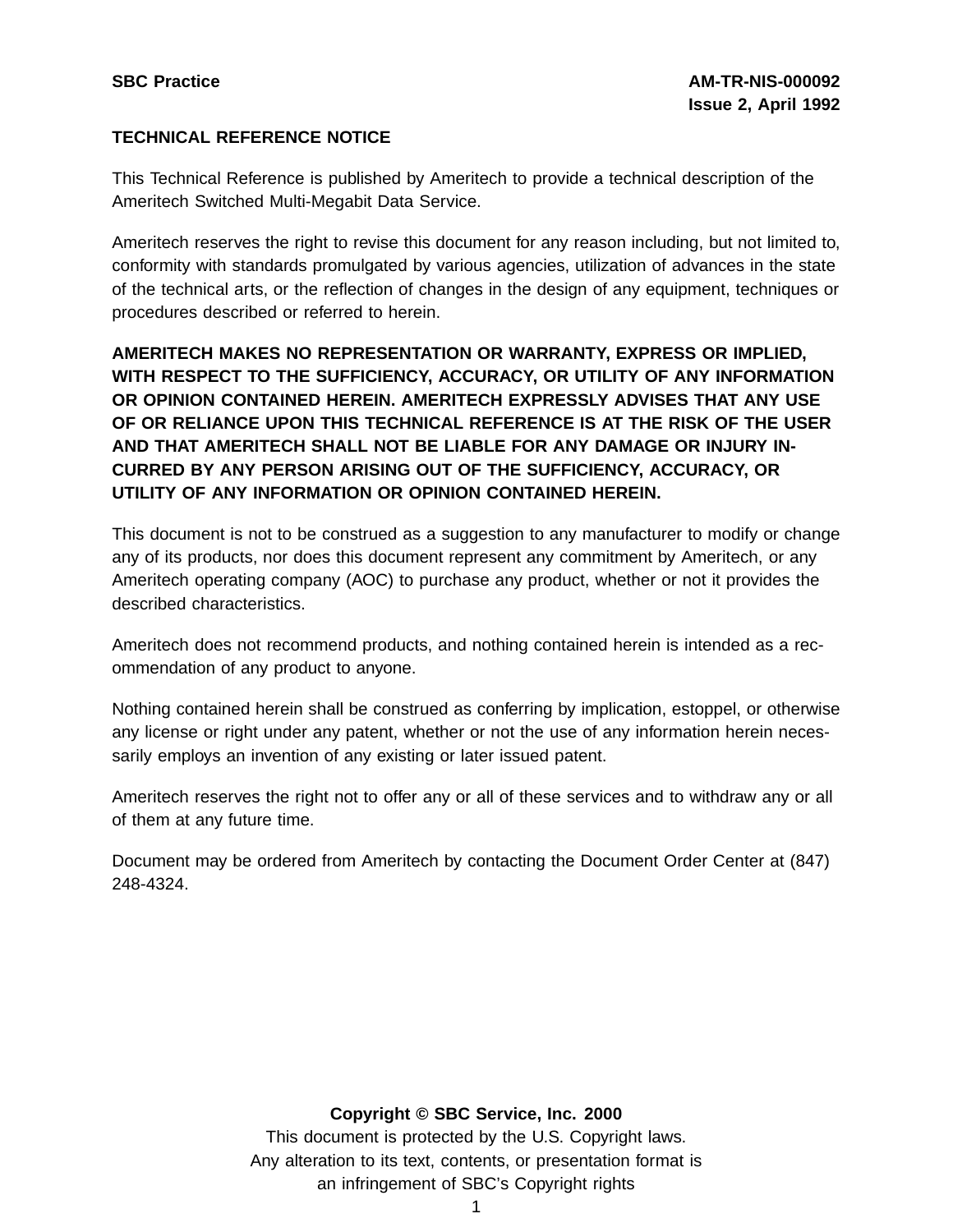# **Copyright © SBC Service, Inc. 2000**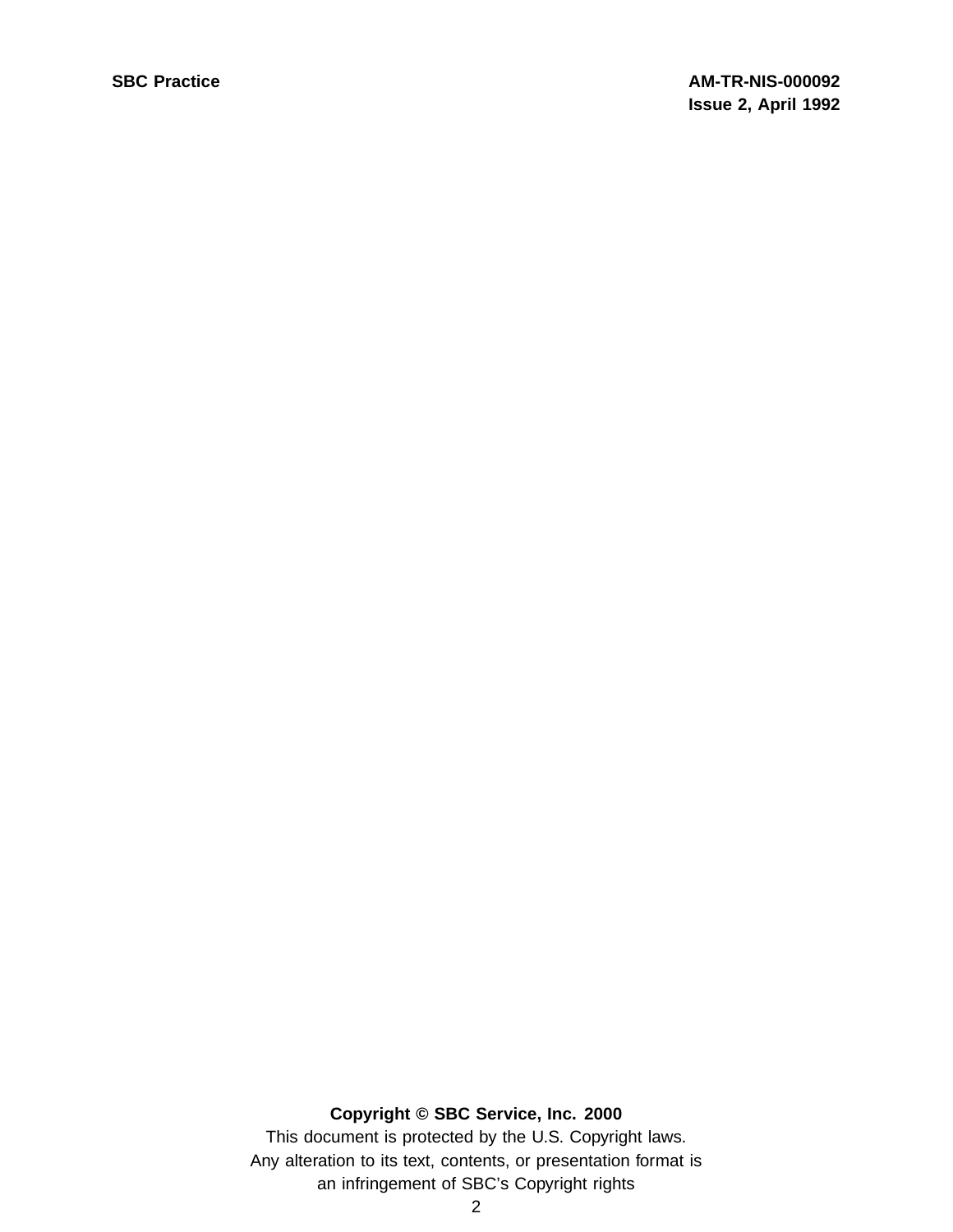#### **1. SMDS INTERFACE SPECIFICATIONS**

Ameritech will offer SMDS as a public high-speed cell-switched data service providing multimegabit per second throughout and very low delay characteristics between subscriber sites. SMDS is designed to provide a high performance shared network service. It will allow for the "spontaneous" connection of unaffiliated customers.

Customers will have the ability to request the bandwidth they require from the SMDS network. Access Classes will be 1.2Mbps, 4Mbps, 10Mbps, 16Mbps, 25Mbps, and 34Mpbs. Ameritech will use the IEEE 802.6 (Version D15) standard as the subscriber interface for SMDS service, with initial access based on DS-1 and DS-3 technology. As the Asynchronous Transfer Mode/ Synchronous Optical Network (ATM/SONET) technology evolves, network access speeds will increase to 155Mbps and eventually 622Mbps.

Once a customer is connected to the SMDS network SMDS provides for connectionless packet transfer; that means that each unit of information is handled across the access facility and switched through the network as a separate operation that does not require prior establishment of an end-to-end network connection. Features to be supported by Ameritech across this network interface include: multiple addresses per Subscriber Network Interface (SNI), group addressing, usage measurement capability, address screening, and access classes.

The Bellcore Technical References TR-TSV-000772 "Generic System Requirements in Support of Switched Multi-Megabit Data Service" and TR-TSV-000773 "Local Access System Generic Requirements and Interfaces in Support of Switched Multi-Megabit Data Service" as modified below constitute the definition of Ameritech SMDS Service and the generic requirements of equipment supporting the service. It is anticipated that over time the difference between the specifications for Ameritech SMDS and the above Bellcore TRs will change and eventually will be eliminated.

# **2. REASON FOR REISSUE**

This specification is being reissued to announce a second early availability version of SMDS.

Ameritech will now support two early availability versions of SMDS, Version 1 and Version 2. Version 1 was announced in Issue 1 of this specification.

#### **3. EARLY AVAILABILITY SMDS**

Version 1

The Version 1 Implementation of Ameritech SMDS Service has the following differences from the referenced Telcordia (formerly Bellcore) TR Documents:

# **Copyright © SBC Service, Inc. 2000**